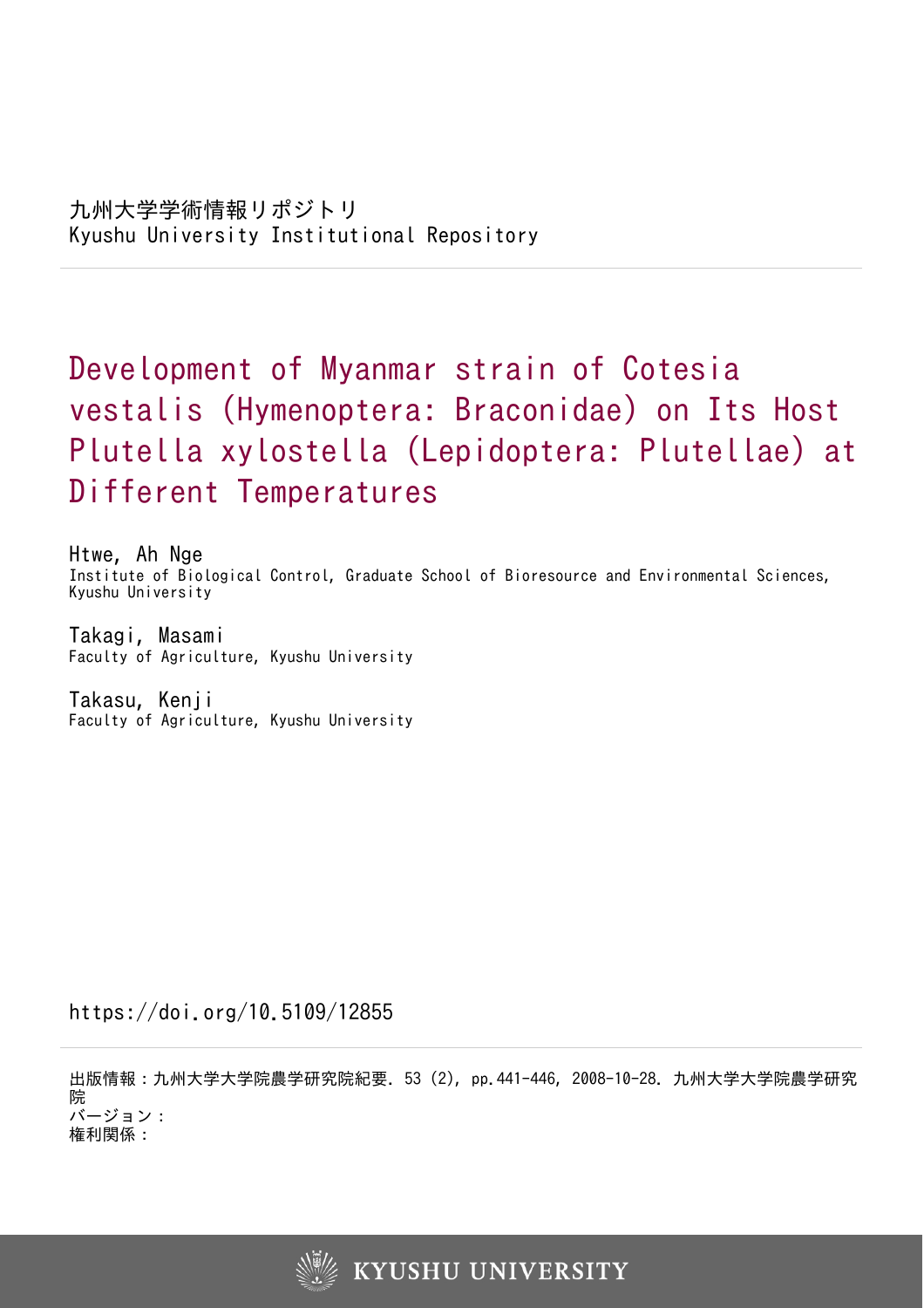# **Development of Myanmar strain of** *Cotesia vestalis* **(Hymenoptera: Braconidae) on Its Host** *Plutella xylostella* **(Lepidoptera: Plutellae) at Different Temperatures**

### Ah Nge HTWE<sup>1</sup>, Masami TAKAGI<sup>2</sup> and Keiji TAKASU<sup>2</sup>

(*Received June 27, 2008 and accepted July 16, 2008*)

The effect of seven constant temperatures on the development of the Myanmar strain of *Cotesia vestalis*, (Haliday), a larval parasitoid of diamondback moth *Plutella xylostella* (L.) was studied in the laboratory. Developmental times for immature stages were inversely proportional to temperature between 15 and 33°C but increased at 35 °C. Total developmental times from egg to adult emergence decreased from 63.7 to 9.4 d for temperatures from 15 to 33 °C, with pupae requiring less time for development than the combined egg and larva stage. Both linear and nonlinear (Logan equation VI) models provided a reliable fit of development rates versus temperature for all immature stages. The lower developmental thresholds that were estimated from linear regression equations for the egg to pupa, pupa to adult, and total combined immature stages were 8.9, 10.1, and 9.4 °C, respectively. The degree–day accumulation was calculated as 200 DD for development from egg to adult emergence. By fitting the nonlinear models to the data, the upper and optimal temperatures for egg to pupa, pupa to adult and total development stages were calculated as 38.2 and 35.0, 35.0 and 31.8, 30.5 and 31.3 °C, respectively. These data are useful for predicting population dynamics of *C. vestalis* under field conditions.

#### INTRODUCTION

The diamondback moth (DBM), *Plutella xylostella*  (Linnaeus) (Lepidoptera: Plutellidae), is a serious pest of economically important cruciferous crops worldwide (Abro *et al*., 1992, Talekar and Shelton, 1993; Reddy *et al*., 2004 and Shelton, 2004). It is a major pest of cabbage, cauliflower and other cultivated crucifers and severe infestations are found in the main vegetable growing areas in Myanmar (Morris and Waterhouse, 2001; Maung and Morris 2001; Maung N, 2002). Although insecticides have been often used to control DBM, this pest has been developing resistance to many different insecticides (Shelton *et al*., 1993 and Sarfraz and Keddie, 2005). Biological control using parasitic wasps has also been attempted because biological control is more environmentally sound pest management approach (Talekar and Shelton, 1993). Although over 130 species of parasitoids have been recorded worldwide attacking various developmental stages of DBM, of these, most control worldwide is achieved by relatively few hymenopteran species belonging to the ichneumonid genera *Diadegma* and *Diadromus*, the braconid genera *Microplitis* and *Cotesia*, and the eulophid genus *Oomyzus* (Sarfraz *et al*., 2005).

*Cotesia vestalis* (Haliday) (Hymenoptera: Braconidae), commonly called Cotesia (or formerly *Apanteles*) *plutellae* (Kurdjumov), but now should be referred to as *C. vestalis* (Shaw, 2003) is a solitary endolarval parasitoid of DBM (Talekar and Yang, 1993; Noda *et al*., 1996; Kawaguchi and Tanaka, 1999). This parasitoid is distributed worldwide (Lim, 1986; Waterhouse and Norris, 1987; Talekar and Shelton, 1993; Talekar and Yang, 1993). *Cotesia vestalis* has been used in biological control programs of DBM in several countries because of its resistance against insecticides (Waterhouse and Norris, 1987; Fitton and Walker 1992). In Southeast Asia, *C. vestalis* is the only parasitoid known to survive the hot and humid climate of the lowlands (Verkerk and Wright, 1997).

Biological control, whether using the introduction, conservation or augmentation approaches, is facilitated when the climatic responses of biocontrol agents are known, especially responses to temperature (Royl *et al*., 2002). The development rate of an insect under natural conditions is largely determined by temperature (Liu *et al*., 2002) and the temperature is a critical abiotic factor influencing the dynamics of insects (Roy *et al*., 2002). Complementary studies on development rates at different temperatures and the estimation of thermal requirements are useful for enhancing the efficiencies of biological control strategies. In biological control, details concerning such responses and estimation of the temperature thresholds and thermal constant for development of natural enemies can contribute substantially to the selection of the most suitable natural enemy to be used at different environmental conditions (Obrycki and Kring, 1998; Roy *et al*., 2002).

In Myanmar, native species of *C. vestalis* has been found to be a promising bio–control agent for diamondback moth and the effective release percentage is 50 to 70 percent (Thwin, 2001). But no information is available for temperature effect on development of *C. vestalis*  in Myanmar. The study was conducted to observe the effect of different temperature, and to determine the optimal temperature rang for development of Myanmar strain of *C. vestalis*.

<sup>1</sup> Institute of Biological Control, Graduate School of Bioresource and Environmental Sciences, Kyushu University, Fukuoka 812–8581, Japan

<sup>2</sup> Faculty of Agriculture, Kyushu University, Fukuoka 812–8581, Japan

<sup>\*</sup> Corresponding author (E–mail: mtakagi@grt.kyushu–u.ac.jp)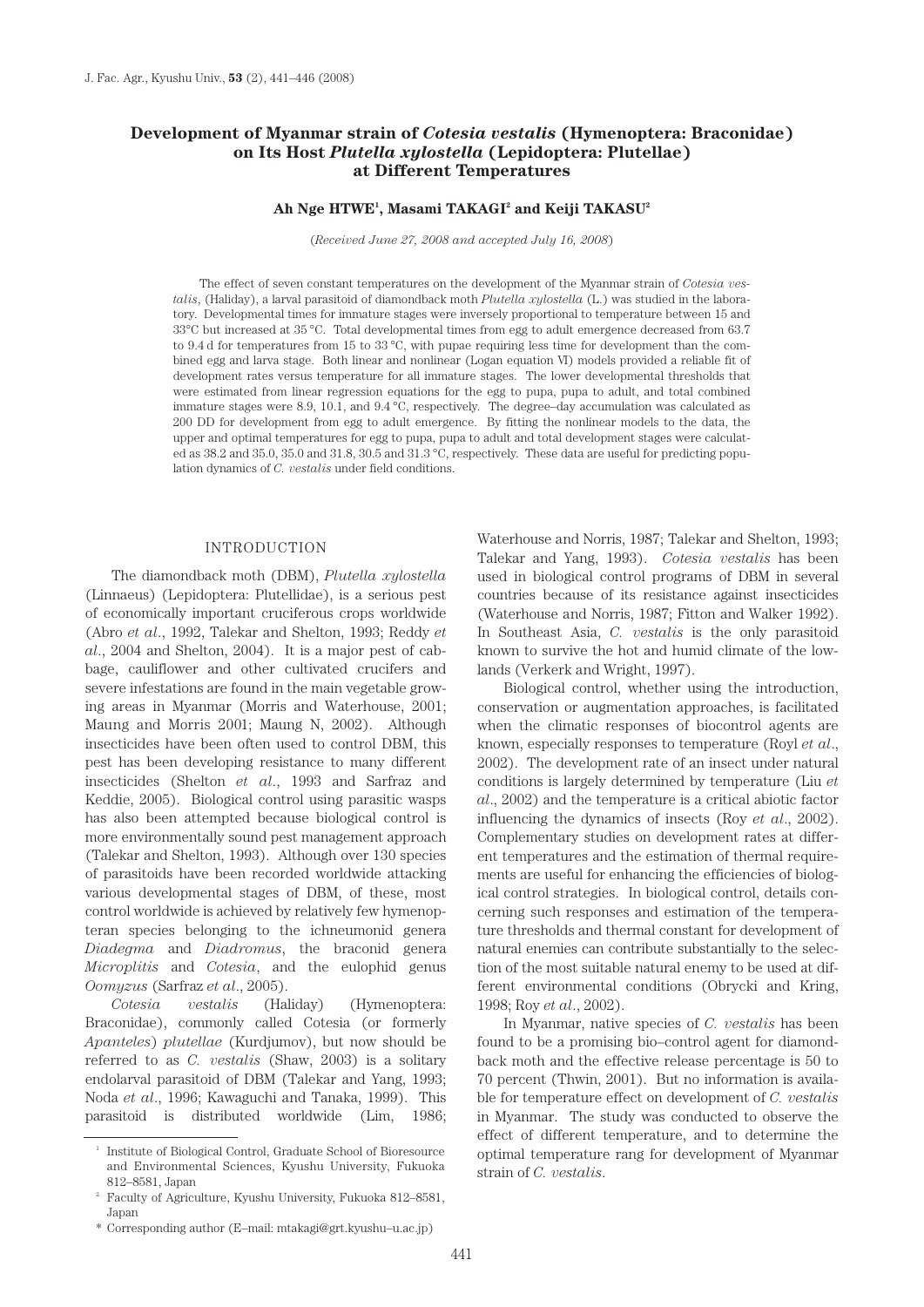#### MATERIALS AND METHODS

*Plutella xylostella* larvae were obtained from a stock culture maintained at Kyushu University. The laboratory colony of DBM was originated from field collected larvae and pupae and maintained on artificial diet (Htwe *et al*., in preparation). The culture of *C. vestalis*  was established from cocoons and parasitized DBM larvae collected from cabbage fields in TadarOo City, Mandalay Township, Myanmar. The parasitoid was maintained on DBM larvae fed on artificial diet. Male and female *C. vestalis* was allowed to mate in a plexiglass cage (30×30×30 cm), one side of which had slide door (13 cm×13 cm) at the center, and two other sides of which were covered with fine nylon mesh, at 25 °C and 16L; 8D. One to two day old mated female were used in this experiment. Individual *C. vestalis* female were first allowed to antennate frass of DBM larvae for 10s to stimulate their oviposition behavior. Second instar DBM larvae were exposed individually to each female. Parasitization was done in 25 °C climatic condition room. After hosts were stung by *C. vestalis*, the stung hosts were kept in 10 larvae/petri dish (9 cm in diameter) containing artificial diet at different temperatures of 13, 15, 20, 25, 30, 33, 35±0.5 °C (at 16L: 8D). Total of six replicate and sixty larvae were done for each tested temperature. Parasitized larvae were checked everyday and the diets were renewed everyday. The parasitized larvae were maintained at the test temperature until emergence of adult parasitoids or host moths. After parasitoid larvae emerge and span cocoons, cocoons were collected and placed individually in small vial until adult emergence. Emergence of the parasitoid adults was checked everyday. The development time from egg to pupa and from pupa to adult emergence, and total development time were recorded.

## **Statistical Analysis**

The effect of temperature  $(13-33 \degree C)$  on development time was analyzed by one–way analysis of variance (ANOVA). The means were separated by Tukey's honestly significant difference (HSD) test (SAS Institute 1998). The effect of temperature on the development rate of various stages (i.e., egg + larva, pupa and total development) was tested by linear regression using the model Y=bX+a, where Y is developmental rate (1/developmental time), X is temperature, and a and b are the regression parameters obtained from the regression. The lower developmental thresholds  $(T_0)$  and the thermal constant (DD) requirement were estimated using the parameters:  $T_0 = -a/b$  and DD=1/b (Campbell *et al.*, 1974). Estimation of constants was based only on data obtained at 13–33 °C. The relationships between temperature (13–35 °C) and rate of development were also fitted by the nonlinear Logan model VI (Logan *et al*., 1976).

$$
\begin{aligned} Y & = P_1 \times \{ \exp\,\left[P_2 \times (X{-}T_o)\right] - \exp\,\left[P_2 \times\, (T_{\max}{-}T_o)\right. \\ & \quad - P_3 \times\, (T_{\max}{-}X)\} \} \end{aligned}
$$

where X is the temperature,  $T_0$  is the lower developmental threshold,  $T_{max}$  is the upper (lethal) temperature threshold,  $P_1$ ,  $P_2$  and  $P_3$  are coefficients. The optimum temperature for development was calculated after setting the first derivative of the Logan equation equal to zero.  $T_{\text{max}}$  was estimated with Logan equation by Quasi-Newton curve fit using MacCurveFit version 1.5 (Kevin Raner Software, Mt. Waverley, Australia).

#### RESULTS

Developmental time for *C. vestalis* at different temperatures is summarized in Table 1. *Cotesia vestalis*  completed its development on *P. xylostella* at all tested temperatures except 35 °C. Although some larvae reached to pupa stage, no pupae succeeded in completing development at  $35^{\circ}$ C. The duration of egg + larva stage decreased significantly as the temperature increased from 13 to 33 °C (P<0.0001). The duration of egg  $+$  larva stage varied from 37.3d at 13 °C to 5.9d at 30 and 33 °C (Table 1). The duration of pupa stage and total duration from egg to adult were also decreased significantly as the temperature increased from 13 to 33 °C (P<0.0001). Pupa developmental time varied from 26.4d at 13 °C to 3.5d at 33 °C. Total developmental time from egg to adult emergence declined from 63.7d at 13 °C to 9.4d at 33 °C. There was no significant difference in duration of egg + larva stage and pupa stage as well as total development time from egg to adult emergence at 30 and 33 °C (P>0.05). The shortest total developmental time was 9.4d at 33 °C and it was not significantly difference from

**Table 1.** Developmental times (days) of *C.vestalis* at different constant temperatures

| Temperature | No. of insect | Stage             |                   |                          |  |  |
|-------------|---------------|-------------------|-------------------|--------------------------|--|--|
| $^{\circ}C$ | observed      | $Egg + larva$     | Pupa              | <b>Total Development</b> |  |  |
| 13          | 25            | $37.3 \pm 0.45a$  | $26.4 \pm 0.34a$  | $63.7 \pm 0.46a$         |  |  |
| 15          | 41            | $23.6 \pm 0.19$   | $17.4 \pm 0.21$ b | $41.0 \pm 0.32$ b        |  |  |
| 20          | 45            | $11.87 \pm 0.14c$ | $7.8 \pm 0.11c$   | $19.6 \pm 0.16c$         |  |  |
| 25          | 50            | $7.7 \pm 0.13$ d  | $4.8 \pm 0.08$ d  | $12.5 \pm 0.12d$         |  |  |
| 30          | 46            | $5.9 \pm 0.06$ e  | $3.6 \pm 0.08$ e  | $9.5 \pm 0.10$ e         |  |  |
| 33          | 35            | $5.9 \pm 0.10$ e  | $3.5 \pm 0.09e$   | $9.4 \pm 0.11$ e         |  |  |
| 35          | 22            | $6.7 \pm 0.14$    |                   |                          |  |  |
|             |               |                   |                   |                          |  |  |

Means with the small letters within the same stage and different temperatures (13 to 33 °C) are not significantly different by Tukey's HSD test after one way ANOVA, p<0.05.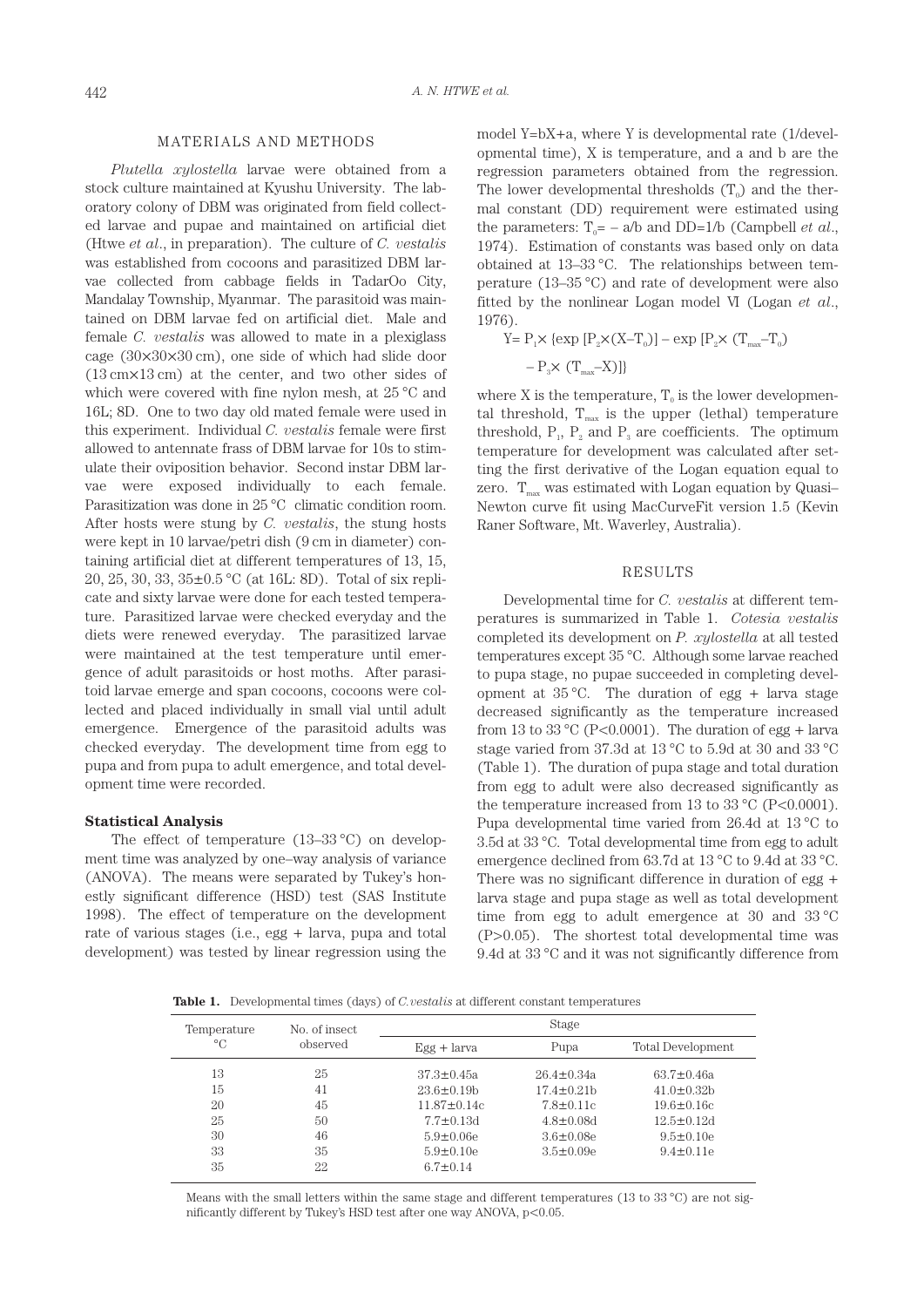9.5d at 30 °C. At all tested temperatures, pupal period was significantly shorter than the egg + larva stage period (Table 1).

Development rate of *C. vestalis* such as egg + larva, pupa and total development rate from egg to adult increased with temperature within temperature range of 13–33 °C but declined at 35 °C (Fig. 1). Significant linear relationships were indicated for the regression of individual development rate on temperature for each life stage period (Table 2; Fig. 1). From these equations, a lower developmental threshold  $(T_0)$  was estimated at 8.9, 10.1 and 9.4 °C for egg + larvae, pupa and total immature stages, respectively. A thermal constant (DD) of 125.0,71.4 and 200.0 DD was estimated as the effective

temperature sums for the development of the egg + larva, pupa and total development periods, respectively.

The non linear Logan model gave a good fit (R2 between 0.9162 and 0.9670) to the data sets of developmental rate for the range of temperature used (Fig. 1; Table 3). The optimal developmental temperatures estimated for egg + larva, pupa, egg to adult stages were 38.1,30.5and 31.3 °C, respectively. The upper limit temperatures for immature development of *C. vestalis* ranged between 35.0 and 38.2 °C (Table 3).

# DISCUSSION

Our result is the first report on the effect different



**Fig. 1.** Fitting of equations (A) Linear and (B) Logan–6 for the total biological cycle of *C. vestalis* on *P. xylostella* as a function of temperature.

**Table 2.** Linear regression equations of development rate vs temperature and estimated lower developmental threshold  $(T_0;$ °C) and thermal constant (DD) for the immature stages of *C. vestalis* Myanmar strain<sup>®</sup>

| Stage                             | $Slope \pm SE$                                                   | Intercept $\pm$ SE                                             | ANOVA parameters           |                         |                                  |                         |                    |                    |
|-----------------------------------|------------------------------------------------------------------|----------------------------------------------------------------|----------------------------|-------------------------|----------------------------------|-------------------------|--------------------|--------------------|
|                                   |                                                                  |                                                                | F                          | df                      |                                  |                         | $T_{\alpha}$       | DD                 |
| $Egg-Pupa$<br>Pupa-Adult<br>Total | $0.008 \pm 0.0001$<br>$0.014 \pm 0.00003$<br>$0.005 \pm 0.00006$ | $-0.071 \pm 0.003$<br>$-0.141 \pm 0.007$<br>$-0.047 \pm 0.002$ | 3960.6<br>2188.8<br>6232.9 | 1.241<br>1.241<br>1.241 | < 0.0001<br>< 0.0001<br>< 0.0001 | 0.943<br>0.901<br>0.963 | 8.9<br>10.1<br>9.4 | 125<br>71.4<br>200 |

a Data were obtained from experiments conducted at six constant temperatures (13, 15, 20, 25, 30 and 33 °C)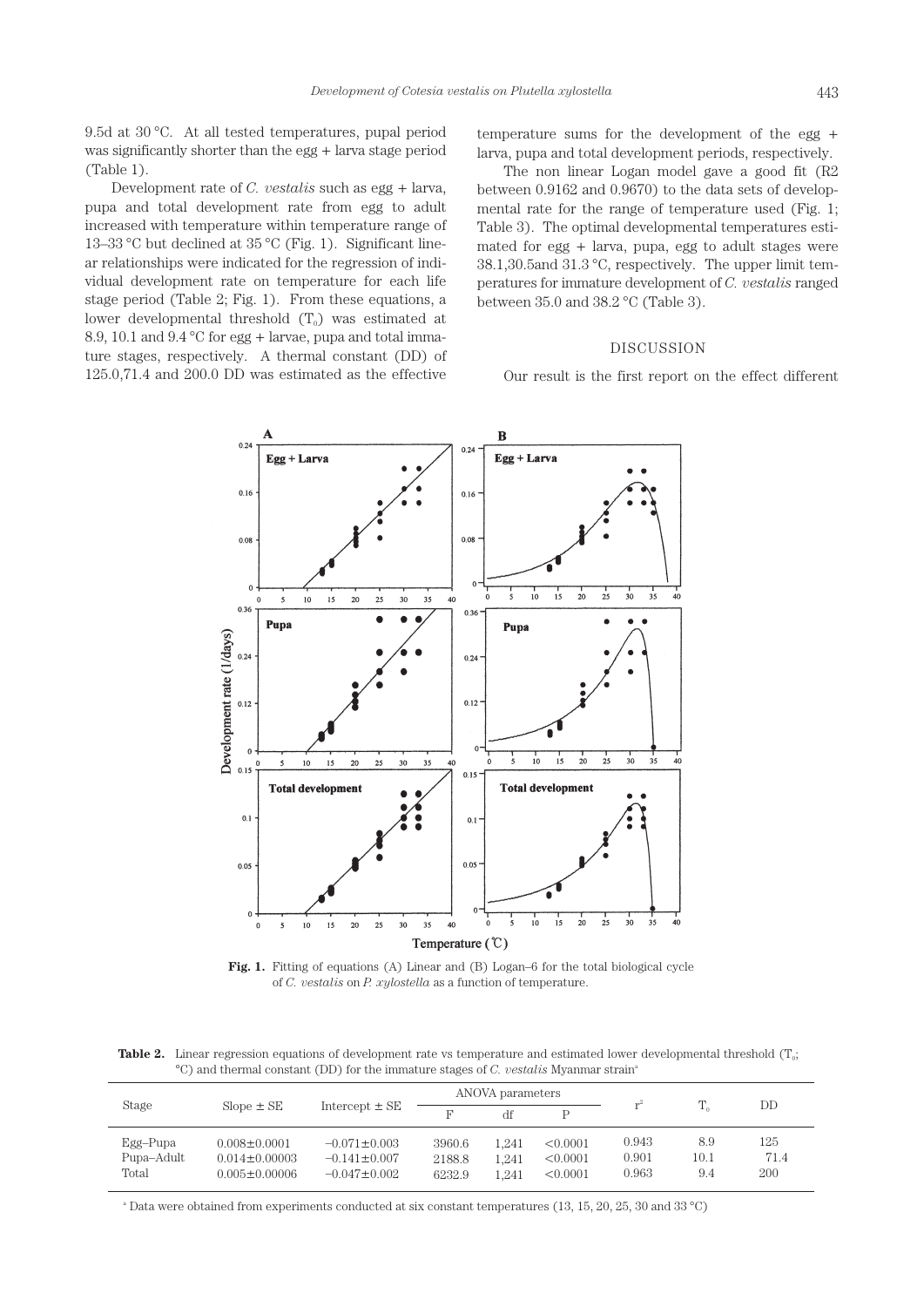**Table 3.** Parameters of Logan equation, upper temperature thresholds, and optimum development temperature for immature stages of *C. vestalis* Myanmar strain<sup>®</sup>

| Stage      | P1     | P2     | P <sub>3</sub> | $\mathbf{R}^2$ | Upper threshold<br>(°C) | Optimum<br>temperature $(^{\circ}C)$ |
|------------|--------|--------|----------------|----------------|-------------------------|--------------------------------------|
| Egg–Pupa   | 0.1638 | 0.1555 | 0.1574         | 0.9505         | 38.2                    | 31.8                                 |
| Pupa-Adult | 0.2153 | 0.1000 | 0.6132         | 0.9162         | 35.0                    | 30.5                                 |
| Total      | 0.0172 | 0.0944 | 0.0621         | 0.9670         | 35.0                    | 31.3                                 |

a Data were obtained from experiments conducted at seven constant temperatures (13, 15, 20, 25, 30, 33 and 35°C)

temperatures on development of Myanmar strain of *C. vestalis* on *P. xylostella*. No data on development of Myanmar strain of *C. vestalis* on *P. xylostella* were previously available. The lower threshold temperature for total development of *C. vestalis* in this study (9.4 °C) is slightly higher than that of Nofemela  $(2004)$   $(8.14 °C)$ for the South African strain, but is lower than that calculated by Lim (in Nofemela 2004) (13.8 °C) for the Malaysian strain of *C. vestalis* and (11.0 °C) for the Chinese strain (Shi and Liu, 1999). The thermal constant estimated from our data for total development (200.0 DD) was lower than estimated by Nofemela (2004) (217.39 DD) but higher than by Shi and Liu (1999) (169.28 DD). These differences could be difference of civestalis populations or difference of host reared on different food source, because thermal characteristics may vary between populations (Campbell *et al*., 1974; Lee and Elliott, 1998), and developmental stages (Honek and Kocourek, 1988), and with other ecological factors such as food source (Gilbert and Raworth, 1996). At all tested temperatures pupal period was shorter than the egg + larva period (Table 1). This finding is in agreement with (Kawaguchi and Tanaka, 1998; Shi *et al*., 2002; Nofemela, 2004) and for *C. vestalis* on DBM reared on cabbage (Htwe, unpublished).

Development rate was positively correlated with temperature at 13–33 °C. Some *C. vestalis* larvae reach to pupa stage but no pupae succeeded in completing development at 35 °C, indicating that this temperature falls out of development temperature range. Our findings on the effect of constant temperatures on development of *P. xylostella* as a host of *C. vestalis* showed that *P. xylostella* could not developed until adult at 35 °C, and this could be an evolutionary relationship between them. The linear model is widely used for calculating low temperature threshold and thermal constant in numerous studies (Dent and Walton, 1997; Roy *et al*., 2002; Kontodimas *et al*., 2004). But the weakness of the linear model are; the relationship holds only for a medium range of temperatures (Campbell *et al*., 1974; Gilbert *et al*., 1976) and the estimated threshold is an extrapolation of the linear portion of the relationship into a region where the relationship is unlikely to be linear (Jervis and Copland, 1996) thus lower developmental threshold and the thermal constant may be underestimated at temperatures close to the lower threshold (Howe, 1967). Although it has disadvantages the linear model has been used widely because it requires minimal data for formulation to calculate and apply easily and is the simplest method for estimation of the thermal constant (Worner, 1992).

We applied the nonlinear Logan model to study the adverse effect of extreme temperatures on developmental rate. It is one of the most commonly used models for description of temperature–dependent development of insects and other arthropods (Kontodimas *et al*., 2004). The biological interpretation of all fitted coefficients of the equation 6 is remarkable and should be regarded as a major advantage when evaluating this model (Logan *et al*., 1976). The model fit the data well and predicted the values for the upper temperature ranged between 35.0 and 38.2 °C, and the optimum temperature ranged between 30.5 to 31.8 °C. The Logan model has certain advantages over linear regression, including good estimates of upper threshold and optimum temperature and a description of the nonlinear response to temperature.

Our study has provided the necessary information and mathematical description of the development rate of *C. vestalis*. Liu *et al*. (1995) suggested that rate functions derived from constant temperature can be used effectively to predict population development in the field. Information on thermal requirement of *C. vestalis*  could be useful in selection of appropriate candidate for release under given climatic conditions for biological control of diamondback moth. Furthermore our findings may provide necessary information for biological control by augmentation and introduction program. For augmentative biological control timing is also important because the potential use of parasitoids or entomopathogenic nematode would require precise timing for success (Petit and Wietlisbach, 1993; Head *et al*., 2000). It will be valuable when this information used in association with other biological and ecological data for development and implementation of DBM management program.

#### REFERENCES

- Abro, G. H., R. A. Soomro and T. S. Syed 1992 Biology and behavior of diamondback moth, *Plutella xylostella* (L.) *Pakistan J. Zoo*., **24**: 7–10
- Campbell, A., B. D. Frazer, N. Gilbert, A. P. Gutierrez and M. Mackauer 1974 Temperature requirements of some aphids and their parasites. *Journal of Applied Ecology* **11**: 431–438
- Dent, D. R. and M. P. Walton 1997 Methods in ecological and agricultural entomology. CAB International, Cambridge, United Kingdom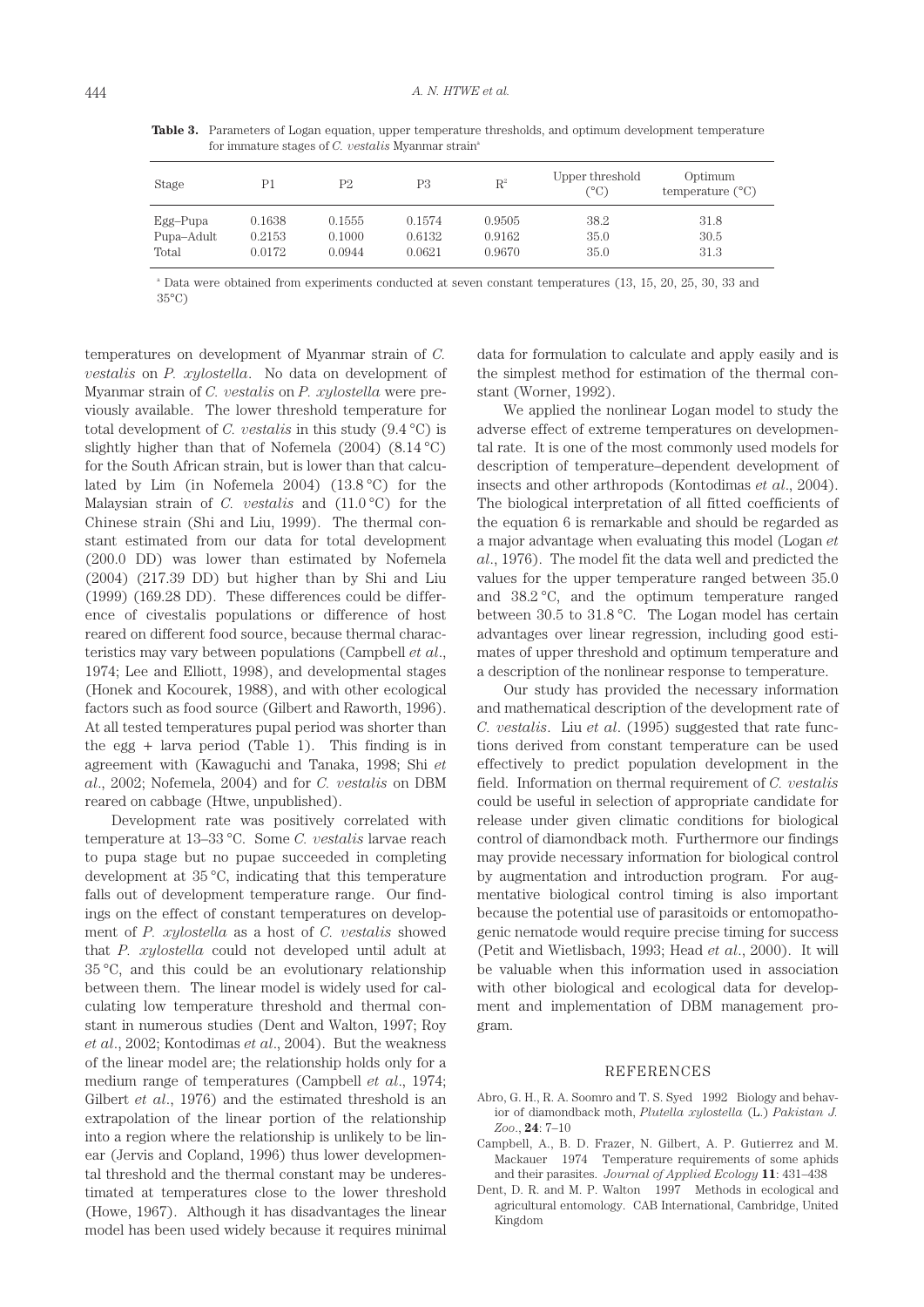- Fitton, M. and A. Walker 1992 Hymenopterous parasitoids associated with diamondback moth: the taxonomic dilemma. In *Management of Diamondback Moth and Other Crucifer Pests: Proceedings of the Second International Workshop*. (N. S. Talekar ed.) pp. 225–232. Asian Vegetable Research and Development Center. Shanhua, Taiwan
- Gilbert, N. A. P. Gutierrez, B. D. Frazer and R. E. Jones 1976 Ecological relationships. W. H. Freeman and Co., Reading, United Kingdom
- Gilbert, N. and D. A. Raworth 1996 Insect and temperature, a general theory. *Can. Entomol*. **128**: 1–13
- Goodwin, S. 1979 Changes in numbers in the parasitoid complex associated with the diamondback moth, *Plutella xylostella* (L.) (Lepidoptera), in Victoria. *Australian Journal of Zoology*., **27**: 981–989
- Head, J., K. E. A. Walter and S. Langton 2000 The compatibility of the entomopathogenic nematode, *Steinernema feltiae*, and chemical insecticides for the control of the South Am. Leafminer, *Liriomyza huidobrensis. BioControl*., **45**: 345–353
- Honek, A. and F. Kocourek 1988 Thermal requirements for development of aphidophagous Coccinellidae (Coleoptera), Chrysopidae, Hemerobiidae (Neuroptera), and Syrphidae (Diptera): some general trends. *Oecologia*., **76**: 455–460
- Howe, R. W. 1967 Temperature effects on embryonic development in insects. *Annu. Rev. Entomol*. **10**: 15–42
- Jervis, M. A. and M. J. W. Copland 1996 The life cycle, pp. 63–161. *In*: M. A. Jervis and N. Kidd (eds.), Insect natural enemies–practical approaches to their study and evaluation. Chapman & Hall, London, United Kingdom
- Kawaguchi, M. and T. Tanaka 1999 Biological characteristics of a larval endoparasitoid, *Cotesia plutellae* (Hymenoptera: Braconidae): Host stage preference, subsequent sex ratio of progeny and mate location of males. *Appl. Entomol. Zool*. **34**: 213–221
- Kontodimas, D. C., P. A. Eliopoulos, G. J. Stathas and L. P. Economou 2004 Comparative temperature–dependent development of *Nephus includens* (Kirsch) and *Nephus bisignatus*  (Boheman) (Coleoptera: Coccinellidae) preying on *Planococcus citri* (Risso) (Homoptera: Pseudococcidae): evaluation of a linear and various nonlinear models using specific criteria. *Environ. Entomol*. **33**: 1–11
- Lee, J. H. and N. C. Elliott 1998 Comparison of developmental responses to temperature in *Aphelinus asychis* (Walker) from two different geographic regions. *Southwest Entomologist*, **23**: 77–82
- Lim, G. S. 1986 Biological control of diamondback moth. *Diamondback moth Management: Proceedings of the First International Workshop* (eds. N. S. Talekar & T. D. Griggs), pp. 159–171. March 11–15, Shanhua, Taiwan, China
- Liu, S. S., F. Z. Chen, and M. P. Zalucki 2002 Development and survival of the diamondback moth (Lepidoptera: Plutellidae) at constant and alternating temperatures. *Environ. Entomol*., **31**: 221D231
- Liu, S. S., G. M. Zhang and J. Zhu 1995 Influence of temperature variations on rate of development in insects: analysis of case studies from entomological literature. *Ann. Entomol. Soc. Am*., **88**: 107–119
- Logan, J. A., D. J. Wollkind, S. C. Hoyt and L. K. Tanigoshi 1976 An analytic model for description of temperature dependent rate phenomena in arthropods. *Environmental Entomology*., **5**: 1133–40
- Maung, N. 2002 Potential use of F1 sterility and the parasitoid, *Cotesia plutellae*, to control diamondback moth, *Plutella xylostella*, in Myanmar, pp. 109–112. In Proceedings: Evaluation of Lepidoptera Population Suppression by Radiation Induced Sterility. FAO/IAEA Final Research. Coordination Meeting, 28 May–2 June 1998, Penang, Malaysia. TECDOC 1283. IAEA, Vienna, Australia
- Maung, N. and H. Morris 2001 Rearing of Cabbage Diamondback Moth (DBM) on various foods it's storage, Parasitization and gamma radiation tests in laboratory (DBM–SIT) (1998–1999), pp. 63–82. In Journal of Agricultural, Forestry, Livestock and

Fishery Sciences, Yangon, Myanmar

- Morris, H. and D. F. Waterhouse 2001 The distribution and important of arthropod pest and weeds of agriculture in Myanmar. ACIAR Monograph., **67**: 73 pp
- Noda, T., S. Miyai and S. Yamada 1996 Larval and pupal parasitoids of diamondback moth, Plutella xylostella (L) in cabbage fields in Morioka, Japan. *Japanese J. Appl. Entomol. Zool*. **40**: 164–167
- Nofemela, S. R. 2004 Studies on parasitoids of the diamondback moth, *Plutella xylostella* (L.) (Lepidoptera: Plutellidae), in South Africa. MS Thesis, Rhodes University, Grahamstown, South Africa
- Obrycki, J. J and T. J. Kring 1998 Predaceous Coccinellidae in biological control. *Annu. Rev. Entomol*. **43**: 295–321
- Petitt, F. L. and D. O. Wietlisbach 1993 Effects of host instar and size on parasitization efficiency and life history parameters of *Opius dissitus. Entomol. Exp. Appl*., **66**: 227– 236
- Reddy, G. V. P., E. Tabone and M. T. Smith (2004) Mediation of host selection and oviposition behavior in the diamondback moth *Plutella xylostella* and its predator *Chrysoperla carnea* by chemical cues from cole crops. *Biol. Cont*. **29**: 270–277
- Roy, M., J. Brodeur and C. Cloutier 2002 Relationship between temperature and development rate of *Stethorus punctillum* (Coleoptera: Coccinellidae) and its prey *Tetranychus mcdanieli* (Acarina: Tetranychidae). *Environ. Entomol*., **31**: 177–187
- Sarfraz, M. and B. A. Keddie 2005 Conserving the efficacy of insecticides against *Plutella xylostella* (L.) (Lep., Plutellidae) *Journal of Applied Entomology*, **129**: 149–157
- Sarfraz, M., L. M. Dosdall and B. A Keddie 2006 Diamondback moth–host plant interactions: Implications for pest management. *Crop Protection*, **25**: 625–639
- SAS Institute. 1998 Stat View 5.0. J. SAS Institute, Cary, NC
- Shaw, M. R. 2003 Revised synonymy in the genus *Cotesia*  (Hymenoptera: Braconidae: Microgastrinae): the identity of *Microgaster vestalis* Haliday, 1834, as a senior synonym of *Apanteles plutellae* Kurdjumov, 1912. *Entomol. Gaz* **54**: 187–189
- Shelton, A. M., J. A. Wyman, N. L. Cushing, K. Apfelbeck, T. J. Dennehy, S. E. R. Mahr and S. D. Eigenbrode 1993 Insecticide resistance of diamondback moth (Lepidoptera: Plutellidae) in North America. *J. Econ. Entomol*. **86**: 11–19
- Shelton, A. M. 2004. Management of the diamondback moth: déjà vu all over again? In: Endersby, N. M., Ridland, P. M. (Eds.), The Management of Diamondback Moth and Other Crucifer Pests Proceedings of the Fourth International Workshop, 26–29 November 2001. Department of Natural Resources and Environment, Melbourne, Australia, pp. 3–8
- Shi, Z. and S. Liu 1999 Influence of temperature on the development, survival and reproduction of *Cotesia plutellae* Kudj., a larval parasite of *Plutella xylostella. Acta Phytophylacica Sinica*., **26**: 142–146
- Shi, Z., S. Liu and Y. Li 2002 *Cotesia plutellae* parasitizing *Plutella xylostella*: Host age dependent parasitism and its effect on host development and food consumption. *BioControl*. **47**: 499–511
- Shirai, Y. 2000 Temperature tolerance of the diamondback moth, *Plutella xylostella* (Lepidoptera: Yponomeutidae) in tropical and temperate regions of Asia. *Bulletin of Entomological Research* **90**: 357–364
- Talekar, N. S. and A. M. Shelton 1993 Biology, ecology and management of the diamondback moth. *Annv. Rev. Entomol*. **38**: 275–301
- Talekar, N. S. and J. C. Yang 1993 Influence of crucifer cropping system on the parasitism of *Plutella xylostella* (Lep., Yponomeutidae) by *Cotesia plutellae* (Hym., Braconidae) and *Diadegma semiclausum* (Hym., Ichneumonidae). *Entomophaga* **38**: 541–550
- Thwin, M. N. 2001 Country Report from Myanmar in Report of the twenty–second session of the Asia and Pacific Protection Comission, 17 to 21 September 2001, Ho Chi Minh, Viet Nam, RAP, Publication 2001/24